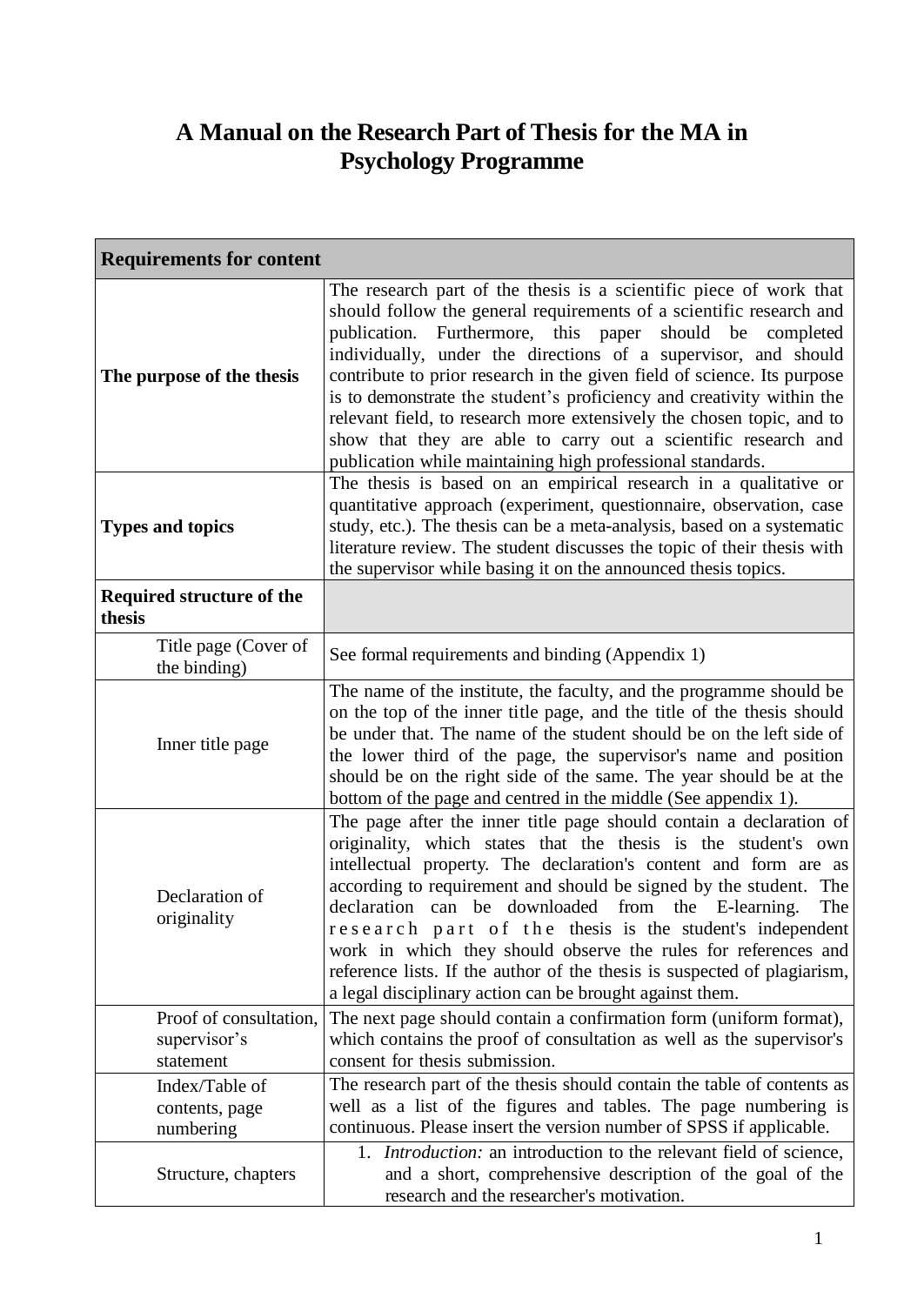|                                    | Introduction should contain: Theoretical introduction:<br>presenting the researched topic, a summary,<br>and an<br>evaluation<br>of<br>the<br>relevant<br>theories<br>and<br>research,<br>conceptualizing the relations to be examined.<br>2. Objectives, Hypotheses: theoretically based statements which<br>can be verified or falsified via empirical testing which clarify<br>the studied phenomenon and relations.<br>3. Method: the steps of the research, more specifically<br>presentation of the participants, the applied methodological<br>tools, and the process of collecting empirical data. The<br>number of cases (the database) should be appropriate for<br>testing the hypotheses with the chosen method. Data<br>processing is based on the statistical strategy which is<br>summarised in the statistical analysis subchapter.<br>4. Results: presenting the empirical data as per the method<br>used. The presentation should start with a descriptive<br>analysis (i.e., characteristics of tested persons, distribution of<br>measured variables) and end with a statistical (or completed<br>by the implementation of another method) testing of the<br>hypothesis.<br>5. Discussion, conclusions: interpretation of the results, which<br>addresses their relations to previous research, the questions<br>answered by the study and the new problems it poses as well<br>as an evaluation of the completed research including its<br>strengths and weaknesses (limitations) and future research<br>directions. |
|------------------------------------|-------------------------------------------------------------------------------------------------------------------------------------------------------------------------------------------------------------------------------------------------------------------------------------------------------------------------------------------------------------------------------------------------------------------------------------------------------------------------------------------------------------------------------------------------------------------------------------------------------------------------------------------------------------------------------------------------------------------------------------------------------------------------------------------------------------------------------------------------------------------------------------------------------------------------------------------------------------------------------------------------------------------------------------------------------------------------------------------------------------------------------------------------------------------------------------------------------------------------------------------------------------------------------------------------------------------------------------------------------------------------------------------------------------------------------------------------------------------------------------------------------------------------------------------|
| Notes, references                  | All statements in the text which are not from the author should be<br>referenced to their sources. In the text, the author only needs to<br>refer to the source work (name and year of publishing), whose<br>exact data should be given in the reference list.                                                                                                                                                                                                                                                                                                                                                                                                                                                                                                                                                                                                                                                                                                                                                                                                                                                                                                                                                                                                                                                                                                                                                                                                                                                                            |
| Reference list                     | The references and the reference list should be used according to the<br>publication requirements of APA 6 (www.apastyle.org), there is a<br>detailed guide to this in the appendix and also on the E-learning. In<br>the reference list there should be only works which are referenced to<br>in the text of the study.                                                                                                                                                                                                                                                                                                                                                                                                                                                                                                                                                                                                                                                                                                                                                                                                                                                                                                                                                                                                                                                                                                                                                                                                                  |
| <b>Preparation and submission</b>  |                                                                                                                                                                                                                                                                                                                                                                                                                                                                                                                                                                                                                                                                                                                                                                                                                                                                                                                                                                                                                                                                                                                                                                                                                                                                                                                                                                                                                                                                                                                                           |
| Choosing and submitting a<br>topic | The topic submission form contains the topic of the thesis in the<br>form of a title and the outline of the thesis which should be a<br>paragraph of coherent text (up to a maximum of 250 words). It<br>should also list the 3-5 most important literature references. The<br>topic submission form (submitted by the student) should also<br>contain the supervisor's statement that they will undertake the<br>supervision as well as an approval of the educational structural unit<br>responsible for the programme or of its representative.<br>Deadline for thesis title submission:<br>if the final examination is in the spring semester: 15th May<br>if the final examination is in the autumn semester: 15th<br>October                                                                                                                                                                                                                                                                                                                                                                                                                                                                                                                                                                                                                                                                                                                                                                                                        |
| <b>Supervisor</b>                  | A supervisor can be a teacher and/or a researcher from the university<br>or an expert who is not an employee of the university (with the                                                                                                                                                                                                                                                                                                                                                                                                                                                                                                                                                                                                                                                                                                                                                                                                                                                                                                                                                                                                                                                                                                                                                                                                                                                                                                                                                                                                  |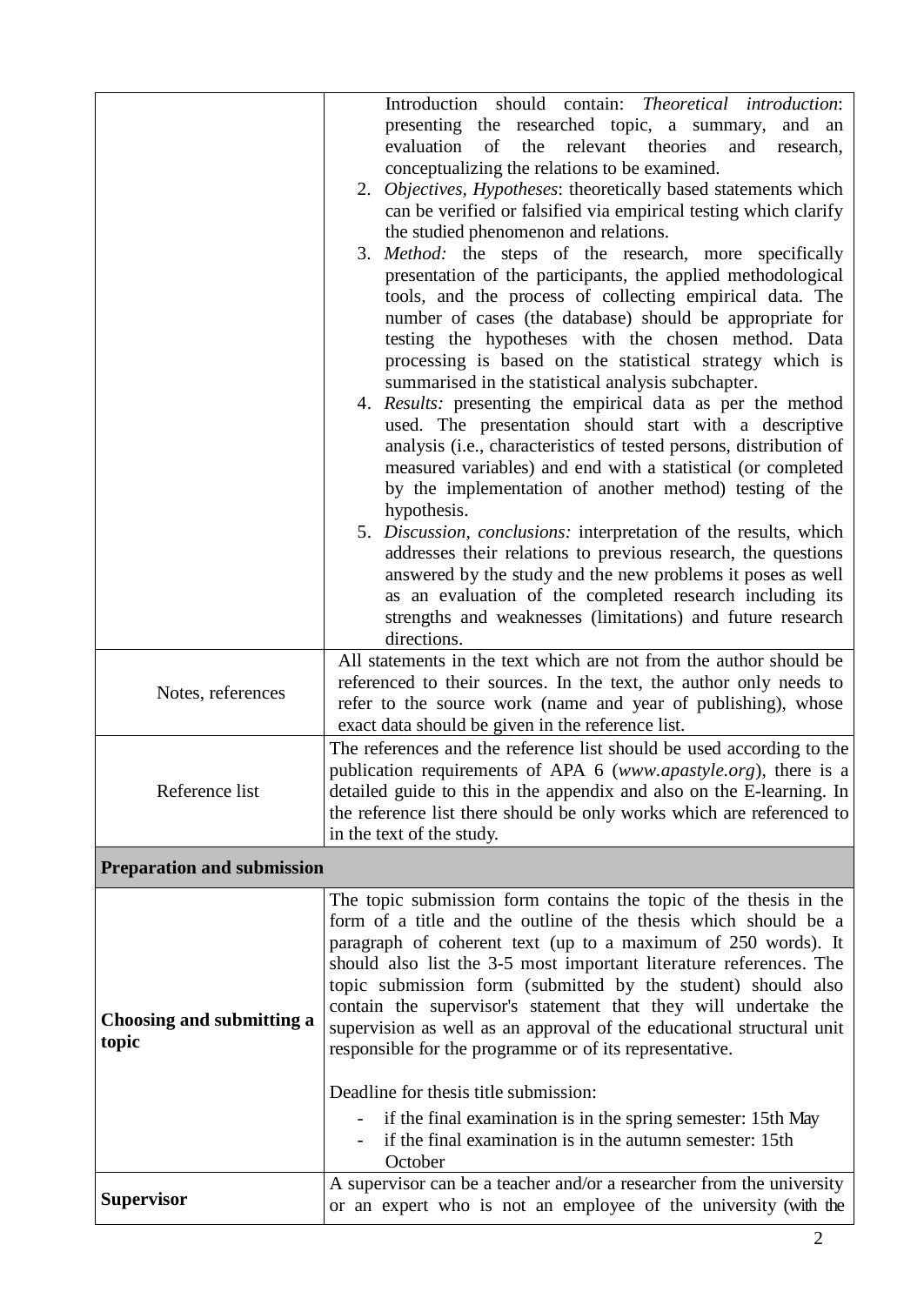|                                      | equivalent specialization in the field). The supervisor can guide the<br>preparation of the thesis by work in groups or by individual tutoring.<br>The supervisor should inform the student who would like to work<br>with them about the limits and conditions of the cooperation at the<br>time of topic submission.                                                                                                                                                                                                                                                                                                                                                                                                                                                                                                                                                                                                                                                                                                                                                                                                                                                                                                                                                                                                                                                                                                                                                                                                                                                                                                                                                                                                                                                                                                                                                                                                                                         |
|--------------------------------------|----------------------------------------------------------------------------------------------------------------------------------------------------------------------------------------------------------------------------------------------------------------------------------------------------------------------------------------------------------------------------------------------------------------------------------------------------------------------------------------------------------------------------------------------------------------------------------------------------------------------------------------------------------------------------------------------------------------------------------------------------------------------------------------------------------------------------------------------------------------------------------------------------------------------------------------------------------------------------------------------------------------------------------------------------------------------------------------------------------------------------------------------------------------------------------------------------------------------------------------------------------------------------------------------------------------------------------------------------------------------------------------------------------------------------------------------------------------------------------------------------------------------------------------------------------------------------------------------------------------------------------------------------------------------------------------------------------------------------------------------------------------------------------------------------------------------------------------------------------------------------------------------------------------------------------------------------------------|
| <b>Consultation</b>                  | The preparation of the research part of the thesis should be<br>supported by regular consultation (at least once per month) with the<br>supervisor. The student can only submit their thesis for<br>evaluation with the written permission of the supervisor.                                                                                                                                                                                                                                                                                                                                                                                                                                                                                                                                                                                                                                                                                                                                                                                                                                                                                                                                                                                                                                                                                                                                                                                                                                                                                                                                                                                                                                                                                                                                                                                                                                                                                                  |
| <b>Submission</b>                    | The students should submit the research part of their thesis to the<br>Educational Office in two printed copies – hard-bound or spiral<br>binding $copy$ – and also electronically in PDF form as specified by<br>the Educational Board before the exam session of their final<br>examination.<br>Deadline for thesis submission:<br>in the autumn semester: 20th November.<br>in the spring semester: 20th April                                                                                                                                                                                                                                                                                                                                                                                                                                                                                                                                                                                                                                                                                                                                                                                                                                                                                                                                                                                                                                                                                                                                                                                                                                                                                                                                                                                                                                                                                                                                              |
| <b>Evaluation</b>                    |                                                                                                                                                                                                                                                                                                                                                                                                                                                                                                                                                                                                                                                                                                                                                                                                                                                                                                                                                                                                                                                                                                                                                                                                                                                                                                                                                                                                                                                                                                                                                                                                                                                                                                                                                                                                                                                                                                                                                                |
| Evaluator, the<br>evaluation process | The research part of the thesis is evaluated by the supervisor and a<br>specified second reviewer in writing, the two evaluators may consult<br>about the evaluation and the grade. The grade for the research part of<br>the thesis is the mathematical average of these evaluations rounded<br>according to the rules and regulations of the university.<br>There are, however, two special cases:<br>1. If the average grade of the two evaluations is fail<br>(average= $1-1.50$ – this is the case when both evaluations are<br>fail or one evaluation is a fail and the other one is a pass),<br>the defence of the research part of the thesis cannot be<br>processed. The student should prepare a new research part<br>after the approval procedure based on the Section 82 of the<br>Academic Regulations for Students (HKR) with the<br>condition that its specified time limitation is not applicable.<br>In case of a repeated thesis the student may apply at the<br>earliest for the upcoming final examination period.<br>Modification of a thesis at least with grade pass (the average<br>of the thesis is at least 2) is not possible.<br>2. If one evaluation is fail (1) and the other one is at least<br>satisfactory (3) of the research part, the supervisor<br>responsible for the specialization completed by the student<br>should choose a third reviewer. If the third reviewer<br>evaluates the research part as fail as well which means that<br>there are two evaluations with grade fail, the grade will be<br>fail for the research part. In this case the defence of the<br>research part cannot be processed. The student should<br>prepare a new research part of the thesis based on the<br>conditions written in point 1. Mutatis mutandis the student<br>cannot participate on the oral defence. The final evaluation<br>of the research part is the average of the evaluations given by<br>further invited reviewers. |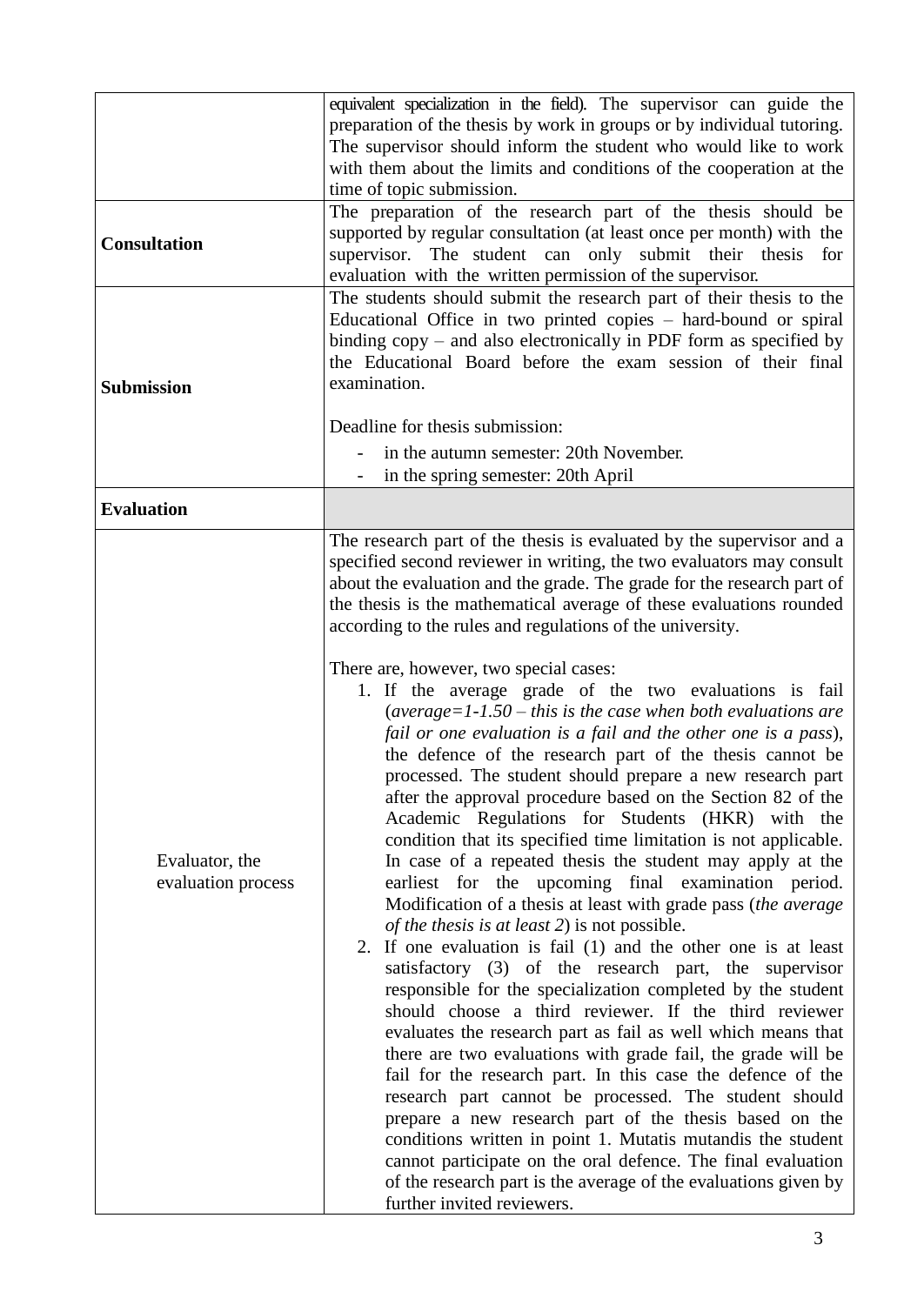|                            | The Thesis course is a mandatory course to be completed in order to<br>receive an absolutorium. The course is completed by submitting the<br>Thesis itself. The evaluation of the Thesis course is based on the<br>average of the grades given by the supervisors of the applied and the<br>research parts.<br>The evaluation reviews have to be attached to the thesis. Besides the<br>evaluation each of the reviewers formulates two topics which the<br>candidate will receive together with the evaluation so that they can<br>prepare themselves on the 4 topics. One of these topics will be<br>chosen by the final examination committee and the student will be<br>asked to elaborate on it at the exam. The evaluation can be<br>collected at the relevant department at least two weeks before the<br>date of the final exam.<br>The final evaluation of the Thesis at the Defence is the average of<br>the 2 grades received for the applied and the research parts and of<br>the Defence of the two parts. The Defence grade is based on the<br>presentation and the answers given for the supervisors' questions at<br>the final examination. |
|----------------------------|-------------------------------------------------------------------------------------------------------------------------------------------------------------------------------------------------------------------------------------------------------------------------------------------------------------------------------------------------------------------------------------------------------------------------------------------------------------------------------------------------------------------------------------------------------------------------------------------------------------------------------------------------------------------------------------------------------------------------------------------------------------------------------------------------------------------------------------------------------------------------------------------------------------------------------------------------------------------------------------------------------------------------------------------------------------------------------------------------------------------------------------------------------------|
| Points of evaluation       | justification of the chosen topic and the purpose of the thesis;<br>presenting the literature of previous research in the relevant<br>field, the standard of analysis-interpretation-application;<br>the researched question being novel and well-grounded, the<br>precise statement of the hypothesis(es);<br>the choice of relevant research methods and statistical<br>procedure(s) for testing the hypothesis and the clear<br>presentation of their application;<br>presenting the results in a way which is clear and well-<br>grounded from a statistical- methodological and professional<br>point of view;<br>placing the student's own results within the research on the<br>topic, self-reflection on the strengths and weaknesses of the<br>research, future research directions.                                                                                                                                                                                                                                                                                                                                                               |
| Oral defense               | a summary of the researched question which focuses on the<br>essentials, presenting how the thesis contributes to earlier<br>research in the field;<br>self-reflection in connection with the completed work while<br>taking into account the evaluations of the thesis (the<br>supervisor's and the second reviewer's), presenting the<br>advantages and weak points of the thesis;<br>a part of the final exam besides the defence is also the<br>elaboration on one of the topics which has been given by the<br>reviewers.<br>If the grade of the defence is fail, students cannot elaborate and<br>answer the topic and the presentations can be retaken during the<br>next final exam session. Should this happen, students have the right<br>for further consultation with their supervisor.                                                                                                                                                                                                                                                                                                                                                         |
| <b>Formal requirements</b> |                                                                                                                                                                                                                                                                                                                                                                                                                                                                                                                                                                                                                                                                                                                                                                                                                                                                                                                                                                                                                                                                                                                                                             |
|                            | The length of the research part of the thesis should be at least 5,000                                                                                                                                                                                                                                                                                                                                                                                                                                                                                                                                                                                                                                                                                                                                                                                                                                                                                                                                                                                                                                                                                      |
| Length                     | and up to a maximum of 8,000 words without abstract, reference<br>list, figures, tables and appendices. The form and the content of the<br>research part of the thesis need to follow the publication standards                                                                                                                                                                                                                                                                                                                                                                                                                                                                                                                                                                                                                                                                                                                                                                                                                                                                                                                                             |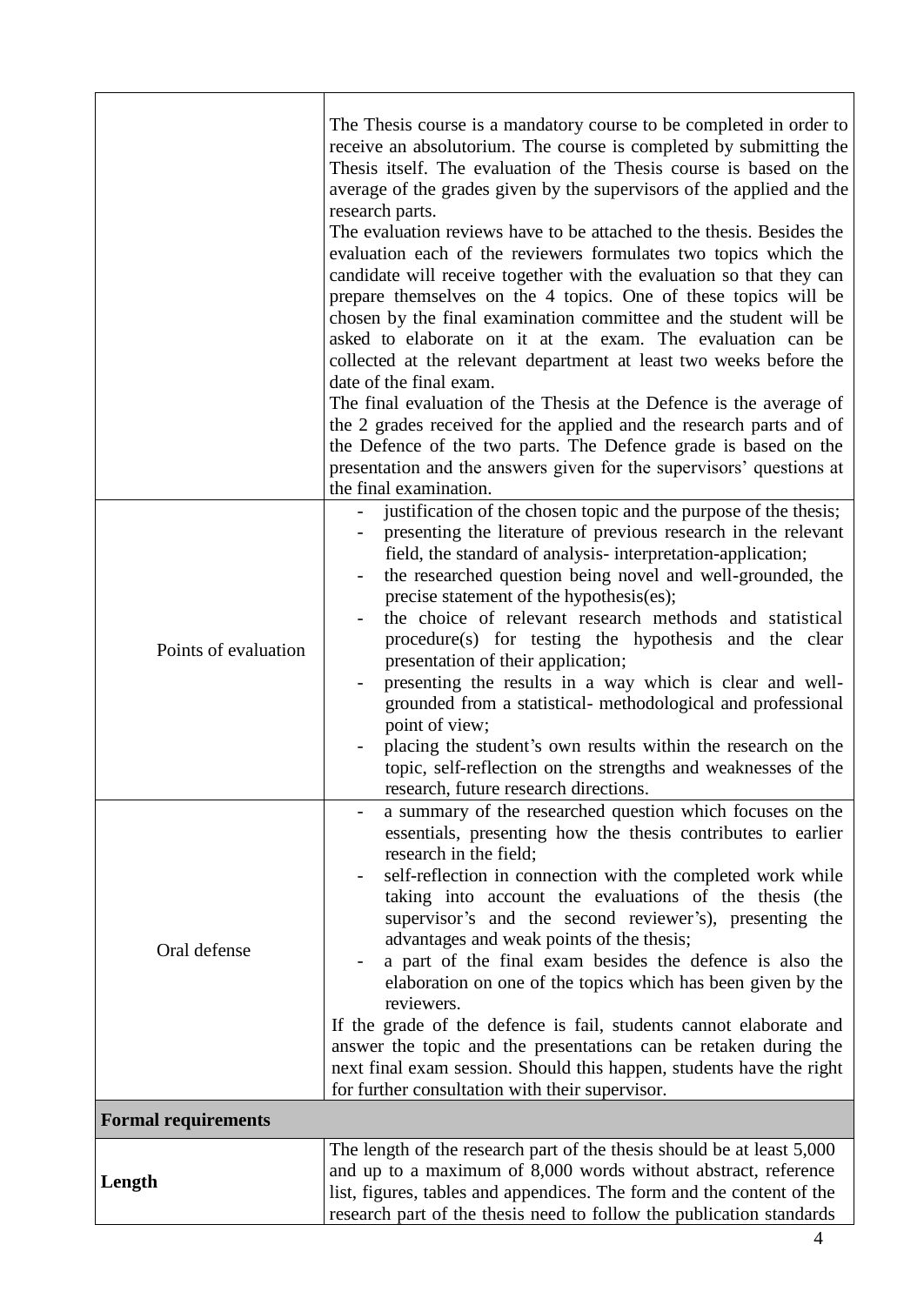|                          | of scientific publications (www.apastyle.org). Length limits may<br>be varied only in special cases (e.g. preparation of meta-analysis)                                                                                                                                                                                                                                                                                                                                          |
|--------------------------|----------------------------------------------------------------------------------------------------------------------------------------------------------------------------------------------------------------------------------------------------------------------------------------------------------------------------------------------------------------------------------------------------------------------------------------------------------------------------------|
|                          | with the written authorization of the responsible for specialization.                                                                                                                                                                                                                                                                                                                                                                                                            |
|                          | It can be either in single-sided or duplex printing.                                                                                                                                                                                                                                                                                                                                                                                                                             |
| Font, size, line spacing | Times New Roman, 12pt, 1.5 spacing (distance between the lines)                                                                                                                                                                                                                                                                                                                                                                                                                  |
| <b>Margins</b>           | On the left side (at the binding) 3.5 cm, on the right, top, and bottom<br>side 2.5 cm margin.                                                                                                                                                                                                                                                                                                                                                                                   |
| Language                 | The research part of the thesis is to be written in English.                                                                                                                                                                                                                                                                                                                                                                                                                     |
| <b>Binding</b>           | The research part of the thesis should be submitted in two copies --<br>officially bound or spiral bound copy - to the Educational Office.<br>The cover should contain the name of the university, faculty and<br>programme at the top. Under it there should be a "Thesis", then a<br>"Research part" title. On the left side of the lower third of the page<br>should be the name of the student. At the bottom of the page, in the<br>middle should be the year. (Appendix 1) |
| <b>Electronic format</b> | The thesis should be submitted on an electronic storage device<br>in PDF form in a format defined by the Educational Committee.                                                                                                                                                                                                                                                                                                                                                  |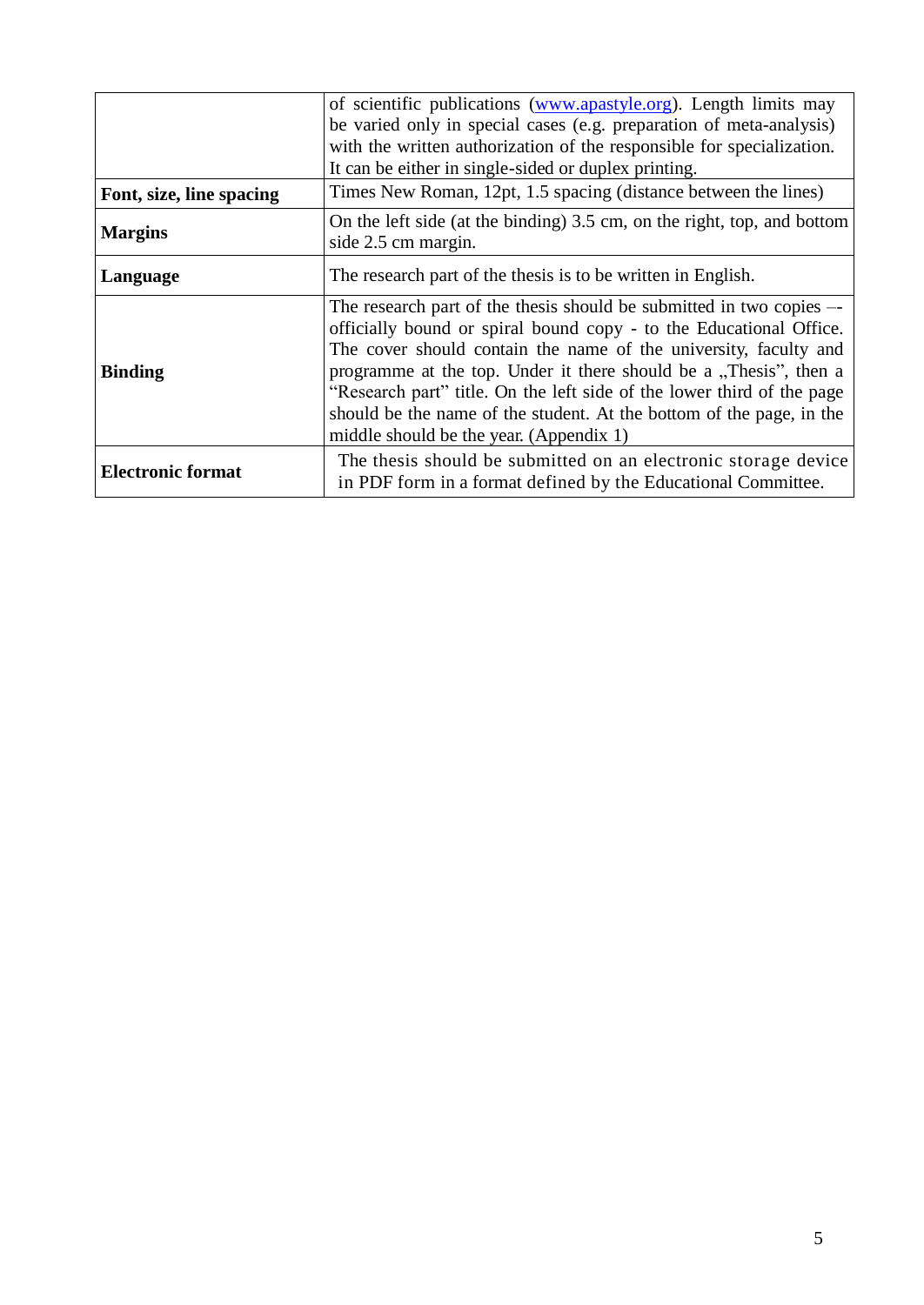**Psychology MA research part of the thesis. Detailed requirements, manual on how to prepare the research part of your thesis**

## **About the theoretical introduction in detail**

It is important to complete the topic-related theoretical summary with the presentation of the question studied by the researcher and with the conceptualization of the researched phenomenon. The goal is to show proper in-depth knowledge of the referenced literature based on the theoretical research as carried on in the relevant field, which evaluates earlier results and helps forming own professional position, as well as to present the theoretical support for the validity of the researched topic. Your own topic as presented in the paper is the focus of the literature summary, so the related literature should be presented in the light of this. Usually, the theoretical introduction should gradually be narrowed down from the more general theoretical starting points and concept clarifications to the researched phenomenon.

## **About the hypotheses in detail**

The hypothesis contains the researcher's idea about the variables of the researched question, about their relationship to one another, contributes to the more profound understanding of the examined phenomenon. The hypothesis may stem from practical experience or from the critical evaluation of theoretical topics. The result of a professionally formulated hypothesis: its explanatory power, its formulation as a clear, unambiguous, compact opinion, the possibility of verification (possibility of falsifying), the methodological possibility of realization. The hypotheses may depend on one another, and can even be organized in a hierarchical order.

## **About the method in detail**

The description of the method is the detailed documentation of how the research plan was carried out, which should serve as a "user's guide" not only for reproducing the research or for its further development, but also for critical analysis of the results. In order to keep the description easy to follow, it is recommended to divide it into the following subchapters: *Participants in the experiment/research; Measurement tools* (scales, setup, stimulus material)*; Procedure*. Besides these typical subchapters, any other subchapters may be added.

## *Participants in the experiment/research*

This subchapter contains the definitions and characterizations of the population of the research, of the unit of research/observation (average age, age range, sexes' proportion and anything else which is important in view of the specific research). It describes the manner of choosing the sample as well as the criteria. It is recommended to get data from a number of participants for the research paper which corresponds to the minimum requirements of the examined hypotheses and the applied statistical procedures, as well as to the specific circumstances of the chosen empirical method (even working together with other students, teachers, researchers). If the recorded sample's size is not sufficient for checking the formulated hypotheses, the hypotheses' testing will lose partially from its value.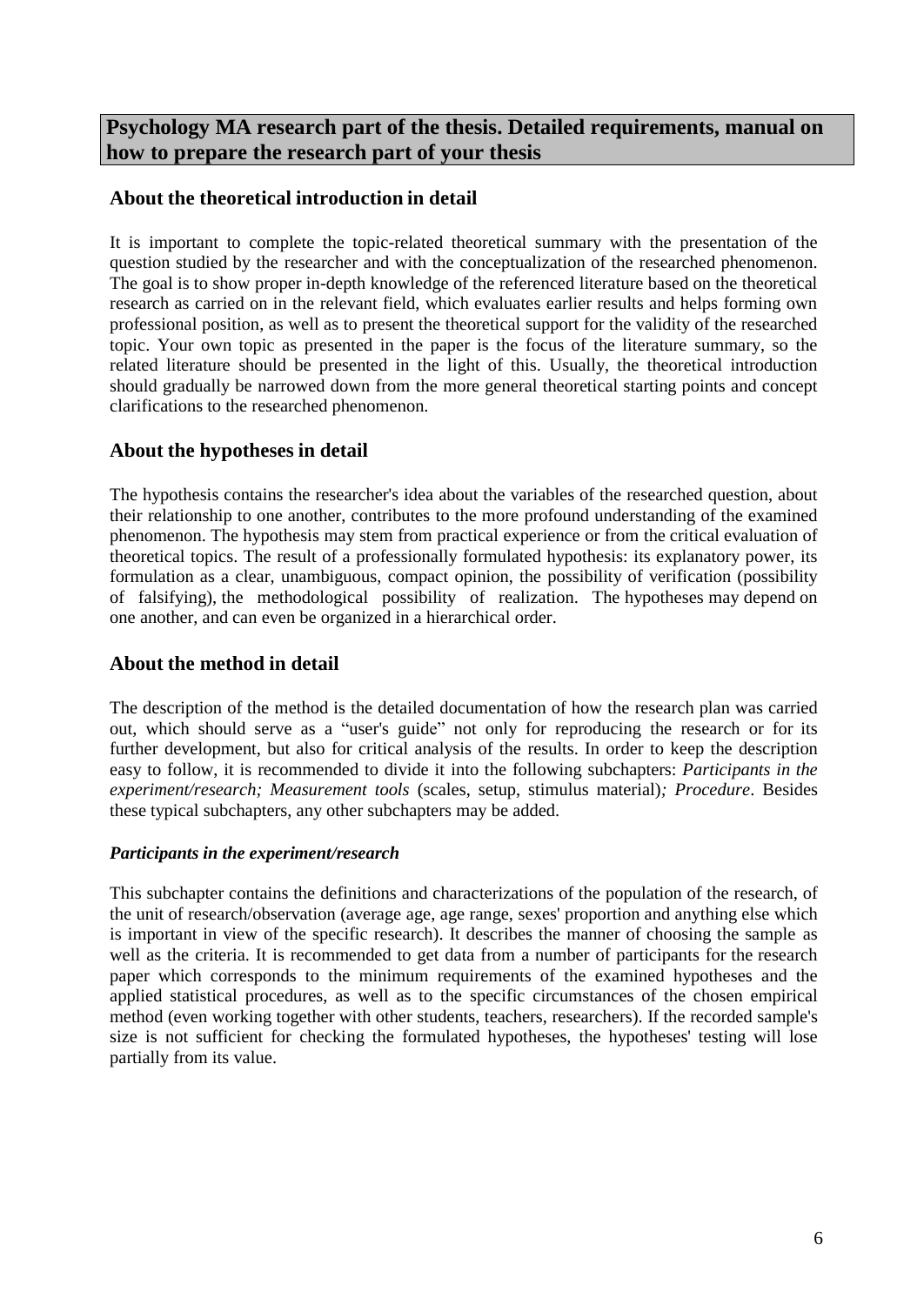#### *Measurement tools (scales, setups, stimulus materials)*

This subchapter contains the detailed description of the applied measurement tools, setups, stimulus materials. In case that a measurement tool (e.g. test, attitude scale), which is not related to the specific setup is used, the literature references related to how it was created have to be indicated in order for the reader to be able to obtain the same test or scale. If the setup which was used is in the commercial trade, the name of the manufacturer and the model's type number must be given (e.g. computer programmes). In the case of stimulus materials, it is recommended to give their parameters (e.g. the parameters of the projected film parts or of the music serving as a stimulus material).

The tests and the surveys whose source can be stated (e.g., it is linked to copyright) do not have to be included in the appendices, referencing the source is sufficient. Only tests and surveys whose source is unknown must be presented in the appendix. If the tool was created especially for the research, then a detailed description must be given or in the case of a complicated tool it is recommended to attach a drawing or a photo. It is also recommended to include the stimulus material (pl. pictures) in the appendix.

#### *Procedure*

This subchapter contains the instructions given to the participants and/or the stimulus conditions and the way in which the registered reactions and data were recorded. An easy-to follow and tothe-point description of how the experiment/research was conducted. In the case of a survey this is where you have to present the reliability and validity of the method applied.

In case of a qualitative research (e.g. study of a focus group, in-depth interview) when presenting in detail the course of the procedure, the method of obtaining the data must be thoroughly described (what projective techniques, visual stimuli, narrative analysis techniques, symbols, fantasy pictures etc. the researcher worked with). If possible, they should be included in the appendix.

### *Statistical methods*

Here, you should present the method of data analysis of each hypothesis (in the case of computer data processing the name and version number of the used statistical programme, statistical tests). If the data processing is not trivial (e.g., content analysis; computing new variables from the measured data), you must describe that too. You do not have to describe the formula of the statistical test or the null hypothesis, but you must justify the choice of the particular test. Do not give personal data of the participants or raw data!

## **About presenting the results in detail**

You should start the presentation of the results of the statistical processing with the descriptive statistics (e.g., average, standard deviation), and after that continue with the statistical tests for verifying your hypotheses. Beside the results described in the text (e.g., "thus the field dependent group showed slower orientation in the environment than the field-independent group.") or depicted on a chart or in a table, you should also indicate the value, the degree of freedom, and the significance level used as criterion in the statistical test for verifying the hypotheses (e.g. t=2.2; degree of freedom 42; p< 0.05 or: t (42) =2.2; p< 0.05). You do not need to elaborate on effects which are not significant – in this case it is sufficient to list, for example, which variables showed no statistically significant difference between the groups. You do not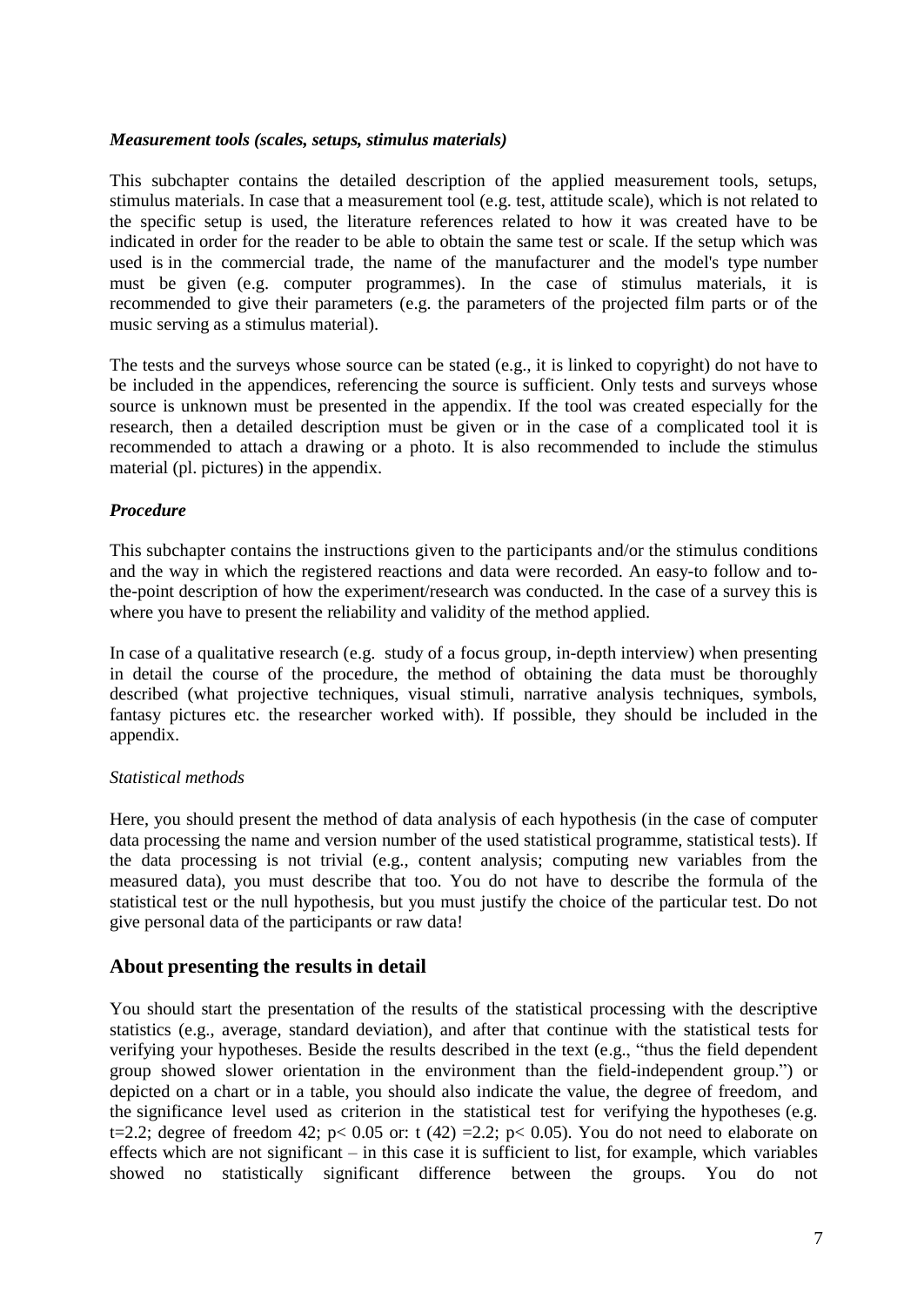have to justify the choice of statistical tests here as well. You do not have to include the original statistical outputs (e.g. SPSS correlational tables) either in the text or the appendix.

You should depict quantifiable data on a chart or present it as a table. In this case, the chart's/table's title should show what data is depicted on/in it. The charts and the tables should be numbered in the order of their appearance (they should be referred to in the text according to this) and if there are too many, then it is a good idea to summarize them in a table or an index after the paper's index of content.

This chapter of the paper serves exclusively for presenting, describing the data and the results partially in numerical, partially in text format. Their interpretation should be in the *Discussion, Conclusions* chapter.

## **About the discussion and conclusions in detail**

The goal of the discussion is to interpret and evaluate the results in such a way that the primary emphasis falls on the relationship between the presumption of the study and the results of the study. It is recommended to start with a summary of the results, which is followed by their interpretation and their integration in the theoretical-approach frame of the earlier research as referenced to in the theoretical introduction.

Here, you should also discuss the strengths and weaknesses of the study. Only those specific errors should be discussed which significantly influence results. The negative results should be accepted and interpreted as negative results; you should avoid the methodological mistake of explaining them as conclusions, except in case this is justified.

## **About the in-text references and the reference list in detail (based on the rules of the APA 6)**

In the case of in-text references you have to indicate either the year of publishing in brackets after the surname of the author, or the surname of the author or the year of publishing in brackets, separated by a coma as well as the page number(s). If there was more than one paper published in the same year by the same author(s), they should be distinguished by writing an a,b,c after the year both in the text and in the reference list. The coordination of the in-text references and the reference list is worth special attention. All references which appear in the text should be found in the reference list, which on the other hand should not contain any other references.

In the case of co-authors when referring to their work within the text, you should write the surname of all the authors (e.g. Sekuler and Blake, 2000), but in case you refer to a paper of more than two authors more than once, it is sufficient to refer only to the first author by name (e.g. Atkinson et al., 1995) at the second reference. Naturally, in the reference list all of the authors' names should be listed in the same order as they appear on the paper.

In case that the in-text reference is related to more than one source works at the same time, it is recommended to list the referenced papers or books based on the year of publishing or the surname of the first author and separate them with a semicolon [e.g. "Numerous excellent summaries have been published on this topic (Norman and Nielsen, 1912; Loósz and Katona, 1904; Kovács, 1917)."]

If you summarize more than one of the works of the same author, the years of publishing should be given separated by a coma: "According to some researchers (Malter, 1987, 1989, 1996)..." In case of using a direct reference, the use of quotation marks is compulsory and in the text, beside the surname of the referenced author and the year of publishing of the work, you should give the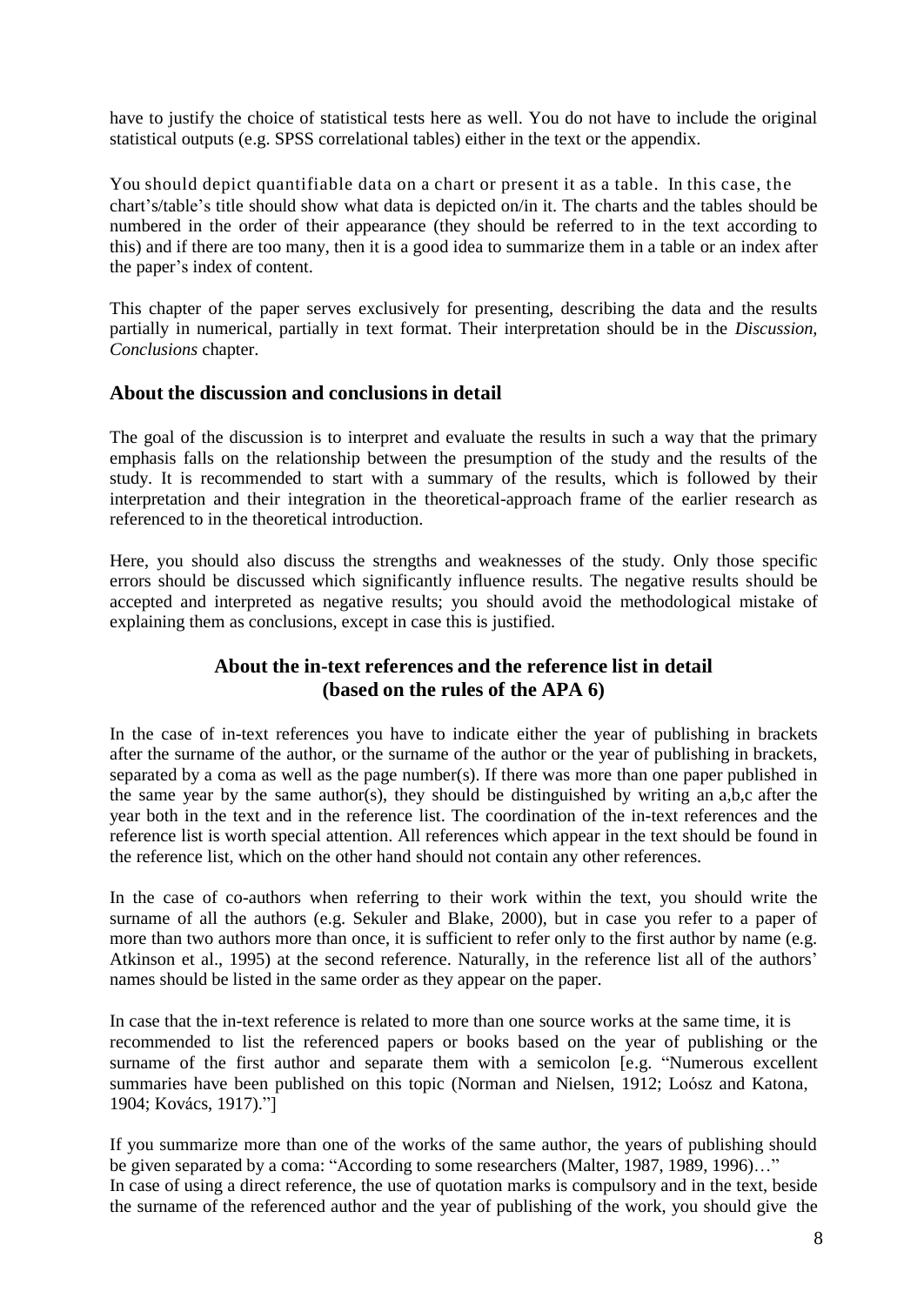page number of the quoted text. For example: "The sucking rate of six-month old infants increase if the sounds which come after one another can be found as two separate phonemes in any two languages…" (Atkinson et al., 1995, p. 261).

In case of a reference from a secondary source (if the writer of the paper has not read the article, book etc., to which they refer, but has read a reference by another author) within the text, after the data of the reference you have to write in brackets in which work of which author the reference can be found (as cited in X, year). For example: "According to Liberman's (1982, as cited in Moore, 1997) theory…" In this case, the most elegant solution is to write both works' data in the reference list accurately, as separate items, and to indicate in brackets after the referenced work in whose work the reference can be found. E.g.:

Liberman, A. M. (1982). On finding that speech is special. *American Psychologist, 37,* 148–167. (as cited in Moore, 1997)

Moore, B. C. J. (1997). *An Introduction to the Psychology of Hearing.* Academic Press, San Diego. It is also acceptable to give only the work which appears as a source work for the secondary source reference (in the example above Moore's book) in the reference list.

The form of the reference from a secondary source may differ from the ones above, if the exact reference cannot be found. In this case you can write "n.d." (no date) after the author's name in the brackets: "Liberman's (n.d., as cited in Moore, 1997) theory ...". In this case, you should only include the reference's source in the reference list (in the example above Moore's book).

You should give all of the bibliographical data very accurately in the reference list. The source works in the reference list should be listed in a precise alphabetical order according to the name of the first author. If more than one work by the same author can be found on the reference list, then they should be listed in chronological order. If you used as in-text references more than one works by the same author which were also published in the same year, then you should use an a, b, c etc. after the year of publication and list them in alphabetical order according to this.

In a Hungarian reference there is no comma after the surname of the author. If the reference is in any other language, there should be a comma after the surname. Academic degrees (e.g. Dr., PhD) should not appear in the in-text references or in the reference list.

The location of the written works should be written in *Italics*: a "location" can be a book or a journal. In a case of a lecture you do not need to give a place.

One reference should be one paragraph and the paragraph's type should be "hanging".

### • **In the case of journals:**

The surname and the first letter(s) of the author(s) (year of publication). The title of the article. *The title of the journal, volume(number)*, the pages of the referenced article from-to. e.g.,:

Compton, W.C., Smith, M.L., Cornish, K.A. and Qualls, D.L. (1996) Factor Structure of Mental Health Measures. *Journal of Personality and Social Psychology, 71(2),* 406–413.

#### • **In the case of books:**

The surname and the first letter(s) of the author(s) (year of publication). *The title of the book*. Publisher: Place of publication. e.g.,

Endler, N. S., Magnusson, D. (1976a) *Interactional psychology and personality*. Washington: Hemisphere.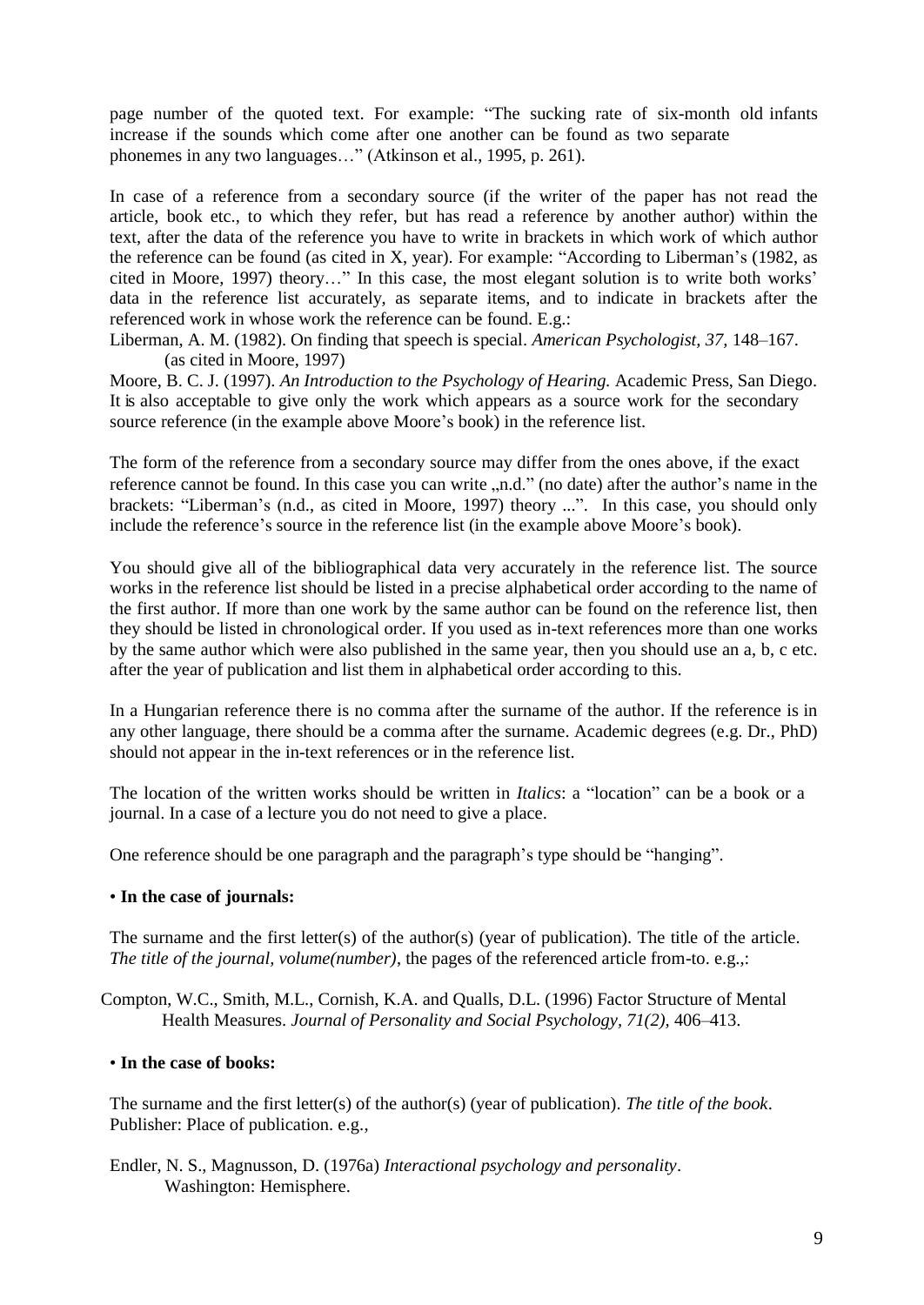### • **In the case of a collection of works:**

von Bertalanffy, L. (1952) Theoretical models in biology and psychology. In Krech, D., Klein, G. S. (eds) *Theoretical models and personality theory*. 155–170. Duke University Press, Durnham.

#### • **In the case of on-line references:**

#### *On-line journals*

The surname and the first letter(s) of the author(s) (year of publication). The title of the article. *The title of the journal, volume(number)*, retrieved: date month year. full URL or DOI. *Online documents*

The surname and the first letter(s) of the author(s) (year of publication). The title of the article. full URL or DOI. (retrieved: date month year).

Mead, G. H. (1913) The Social Self. URL:<http://psychclassics.yorku.ca/Mead/socialself.htm> (retrieved: 9th March 2008)

#### • **In the case of conference or university lectures:**

The surname and the first letter(s) of the author(s) (year of holding the lecture). The title of the lecture. The precise name of the conference or event, its place, date (date month year).

- Kállai J. (2010) Társas kapcsolatok kognitív idegtudományi alapmechanizmusai. Lecture at the 19th State Science Congress of the Hungarian Psychological Association. Pécs, 27th-29th May 2010.
- Bányai É. (2010) Affective Psychology. Lecture from the BA in Psychology programme. Eötvös Loránd University. autumn semester 2010.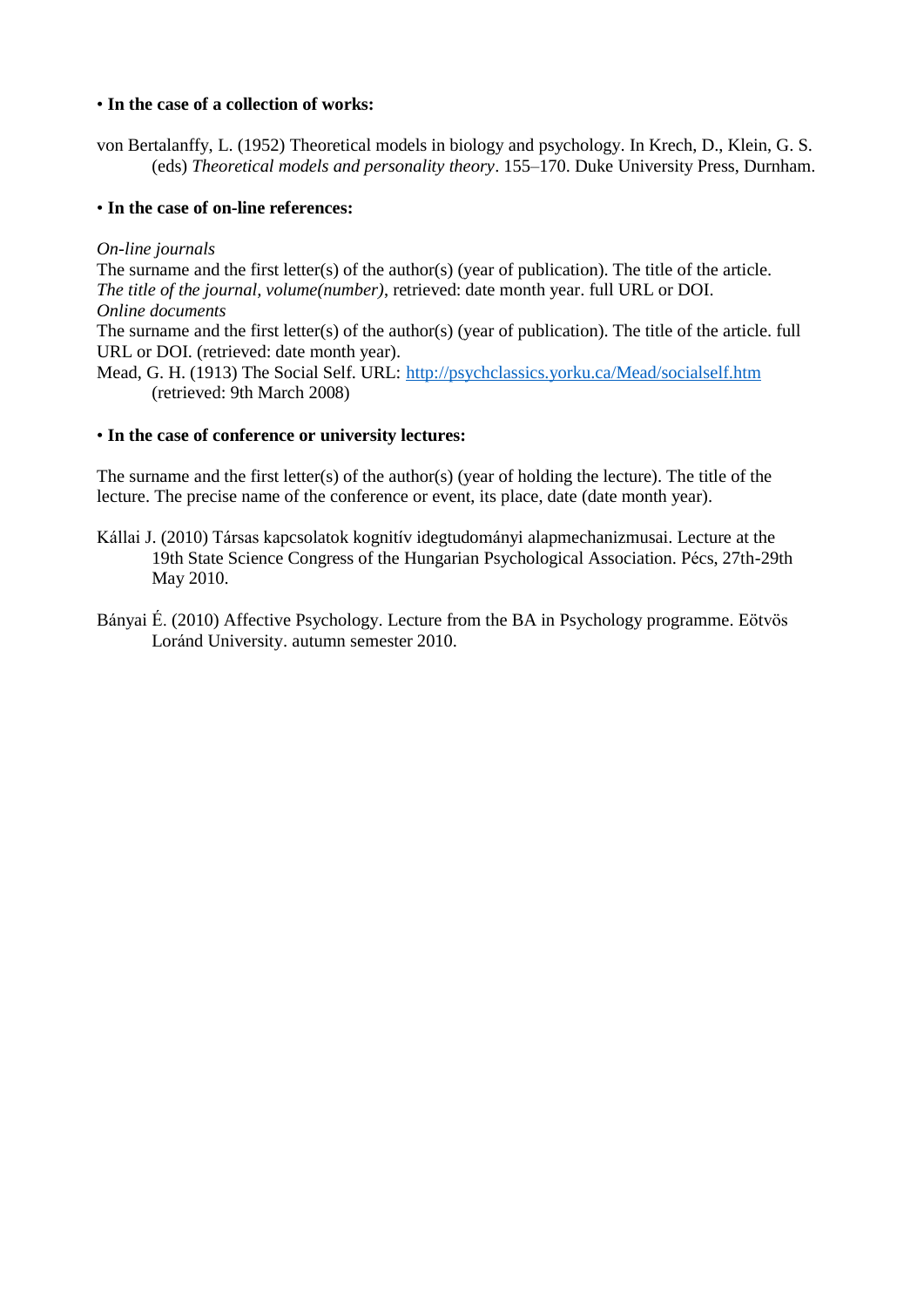Appendix 1

**Title page and Inner title page of the research part of the thesis**

## **EÖTVÖS LORÁND UNIVERSITY FACULTY OF EDUCATION AND PSYCHOLOGY INSTITUTE OF PSYCHOLOGY**

# **THESIS**

## **RESEARCH PART**

**<Surname First name>**

**<year>**